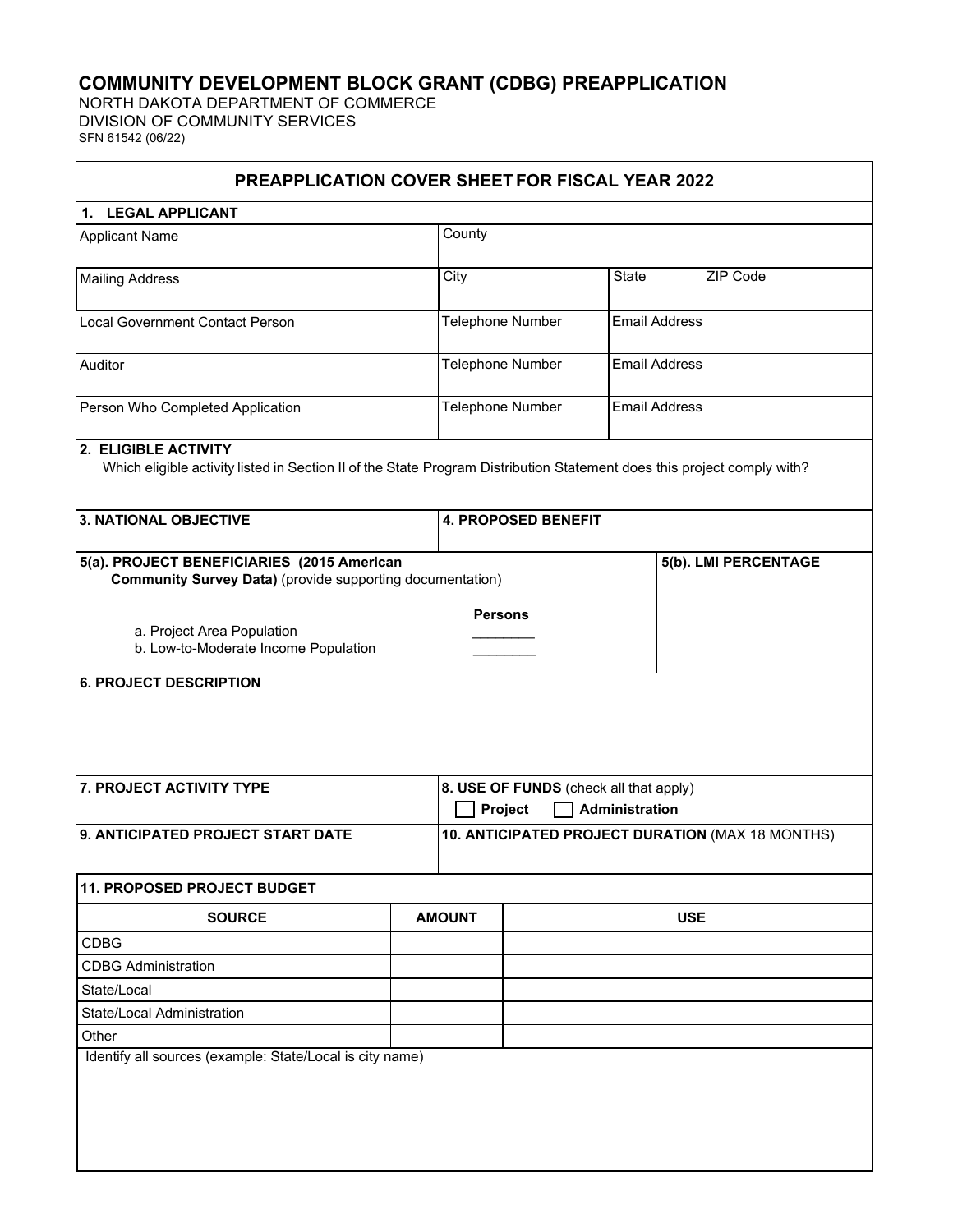| <b>CDBG PREAPPLICATION CHECKLIST</b>                                                                                                                                                                                                                                                 |  |  |  |  |
|--------------------------------------------------------------------------------------------------------------------------------------------------------------------------------------------------------------------------------------------------------------------------------------|--|--|--|--|
| The following documents must be provided with the preapplication:                                                                                                                                                                                                                    |  |  |  |  |
| 12. Preliminary architect/engineering report. (Required for all projects)<br>Yes, the Preliminary architect/engineering report is included.                                                                                                                                          |  |  |  |  |
| 13. Are other funding sources utilized? If yes, a letter of commitment for each funding source is needed.<br>Yes, all letter(s) of commitment are included.<br>$\Box$ No, there are no other funding sources.<br>(If No, please explain the reasoning for no other funding sources.) |  |  |  |  |
| <b>HOUSING ONLY</b>                                                                                                                                                                                                                                                                  |  |  |  |  |
| 14. How many units will be rehabilitated?                                                                                                                                                                                                                                            |  |  |  |  |
| 15. What year were these units built?                                                                                                                                                                                                                                                |  |  |  |  |
| 16. How many units are occupied by low-to-moderate income individuals?<br>(attach supporting documentation)                                                                                                                                                                          |  |  |  |  |
| PUBLIC SERVICES ONLY                                                                                                                                                                                                                                                                 |  |  |  |  |
| 17. Is the facility occupied by more than one tenant? Yes<br>- INo<br>(If yes, please explain)                                                                                                                                                                                       |  |  |  |  |
| 18. What supportive services are provided at the facility?                                                                                                                                                                                                                           |  |  |  |  |
| Please provide an answer to each of the following questions:                                                                                                                                                                                                                         |  |  |  |  |
| 19. Does the proposed CDBG project address a health and/or safety concern? Please explain.                                                                                                                                                                                           |  |  |  |  |
|                                                                                                                                                                                                                                                                                      |  |  |  |  |
| 20. Who is the proposed project administrator? Please list this person's qualifications and experience with CDBG and other<br>Federal grant programs.                                                                                                                                |  |  |  |  |
| 21. Percentage of Minority living in project area. (provide supporting documentation)                                                                                                                                                                                                |  |  |  |  |